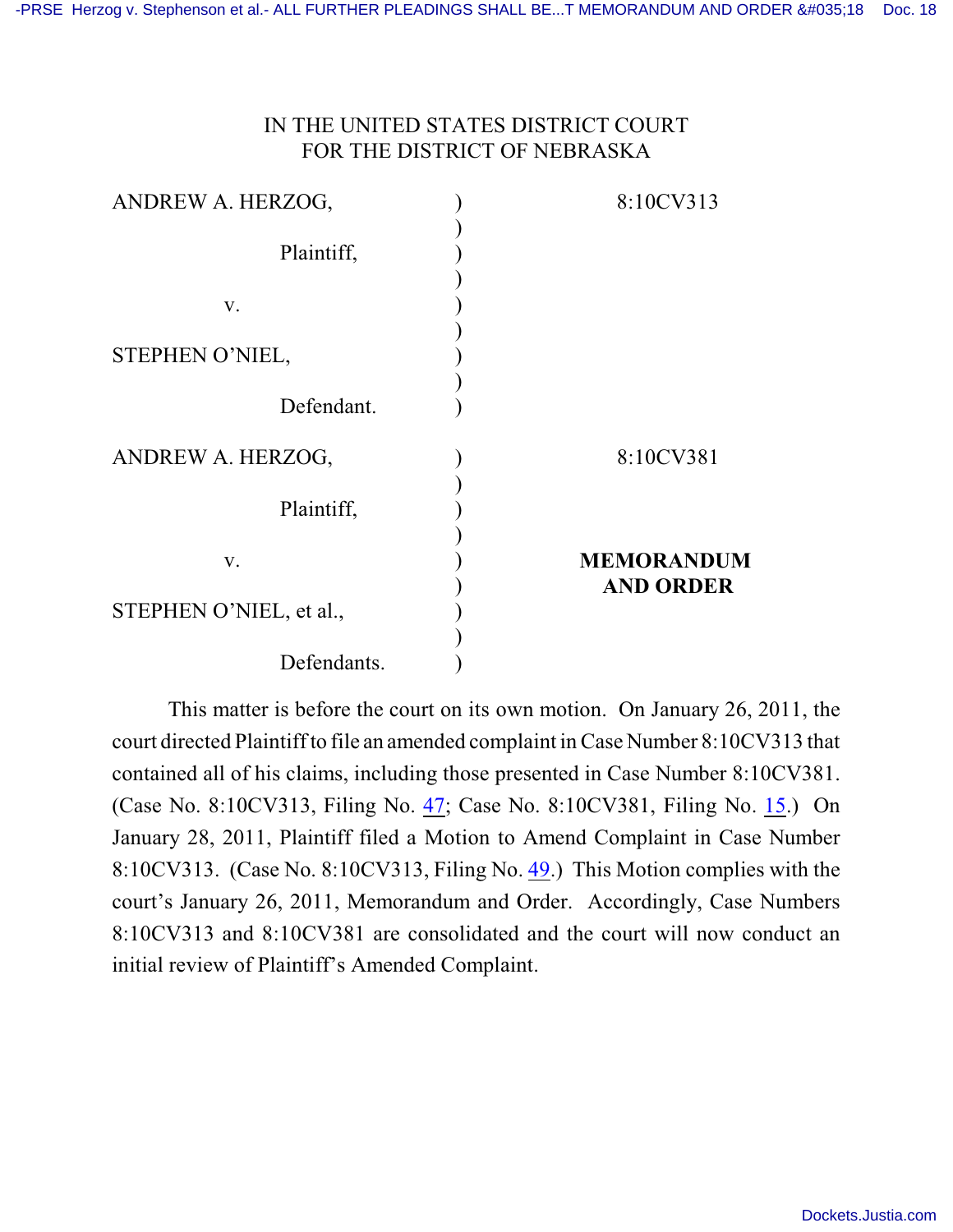#### *I. SUMMARY OF AMENDED COMPLAINT*

Plaintiff filed his Amended Complaint against seven individual Defendants: Daryl Stephenson ("Stephenson"), Paul Schaub ("Schaub"), Tom Soontag ("Soontag"), Joel B. Jay ("Jay"), Stephen O'Niel ("O'Niel"), Bill Gibbs ("Gibbs"), and Tylanne Beure ("Beure").<sup>1</sup> (Case No. 8:10CV313, Filing No. [49](https://ecf.ned.uscourts.gov/doc1/11312196138); see also Case Number 8:10CV381, Filing No. [1](https://ecf.ned.uscourts.gov/doc1/11312119395).) Plaintiff does not specify the capacity in which he sues Defendants Stephenson, Schaub, Soontag, Jay, Gibbs and Beure. However, he sues O'Niel in both his individual and official capacity. (Case No. 8:10CV313, Filing No. [1](https://ecf.ned.uscourts.gov/doc1/11312088126) at CM/ECF p. 4.)

Condensed and liberally construed, Plaintiff alleges that Stephenson and O'Niel violated his First Amendment rights by authorizing Norfolk Regional Center ("NRC") staff to open and inspect his incoming legal mail. (Case No. 8:10CV313, Filing No. [49](https://ecf.ned.uscourts.gov/doc1/11312196138) at CM/ECF p. 2; *see also* Case Number 8:10CV381, Filing No. [1](https://ecf.ned.uscourts.gov/doc1/11312119395) at CM/ECF p. 5.) Plaintiff states that he was not present for these inspections, but also contradicts himself, stating that NRC staff "would read the mail word for word in front of [him]." (Case No. 8:10CV313, Filing No. [49](https://ecf.ned.uscourts.gov/doc1/11312196138) at CM/ECF p. 2; Case Number 8:10CV381, Filing No. [1](https://ecf.ned.uscourts.gov/doc1/11312119395) at CM/ECF p. 7.) Plaintiff also alleges that O'Niel authorized his staff to stop Plaintiff from making phone calls to his attorney. (Case No. 8:10CV313, Filing No. [49](https://ecf.ned.uscourts.gov/doc1/11312196138) at CM/ECF p. 2.)

Separately, Plaintiff alleges that Soontag, Shaub and Jay have reviewed the evidence in this case and refused to take action to prevent Plaintiff's rights from being violated. (Case Number 8:10CV381, Filing No. [1](https://ecf.ned.uscourts.gov/doc1/11312119395) at CM/ECF p. 6.) Jay is a

For the purposes of this Memorandum and Order, the court will consider <sup>1</sup> Plaintiff's amended pleading "as supplemental to, rather than as superseding" his original pleadings. [NECivR 15.1](http://www.ned.uscourts.gov/localrules/NECivR07-1029.pdf).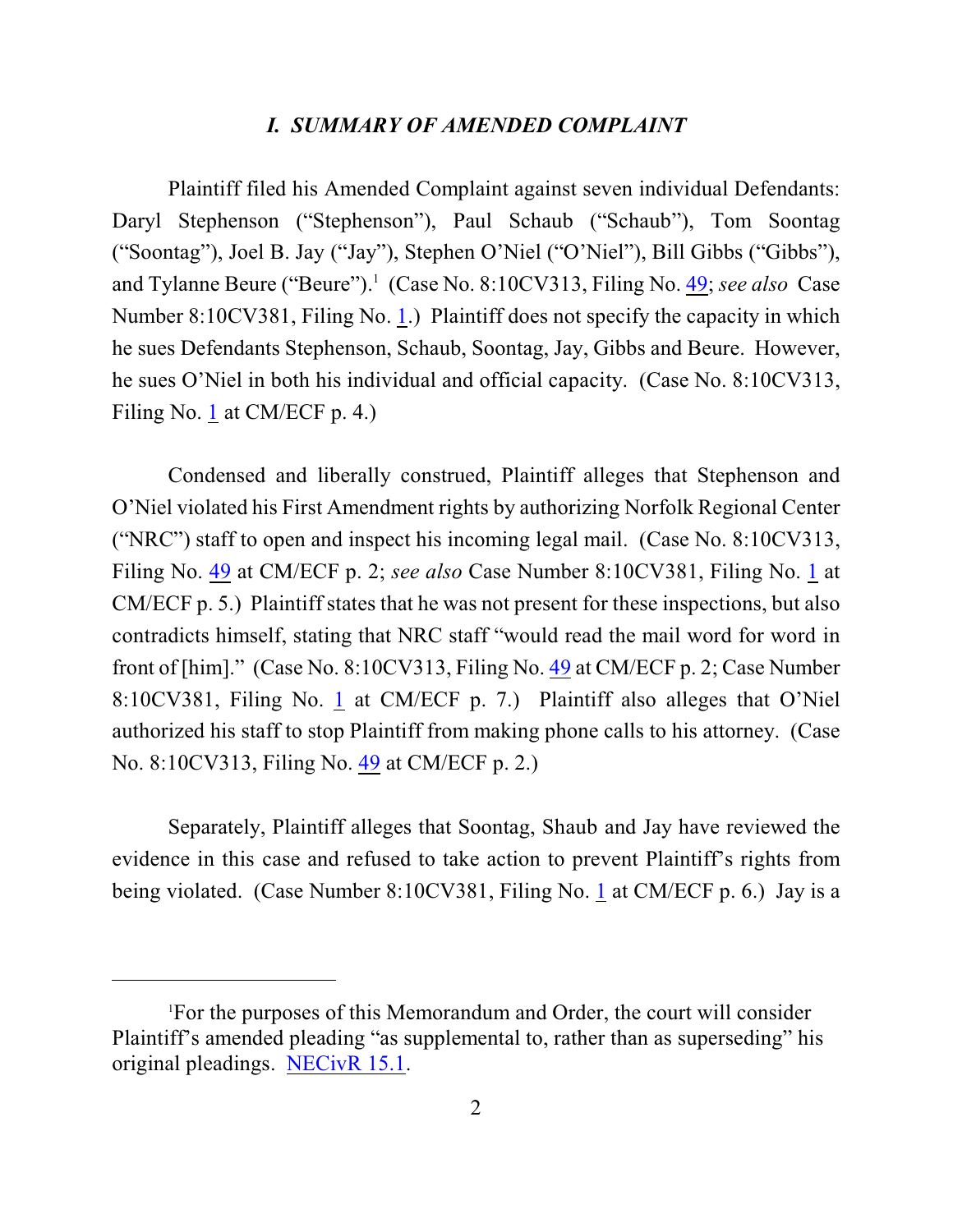public defender or appointed counsel from Chappell, Nebraska,<sup>2</sup> and although it is unclear, the court liberally construes Plaintiff's pleadings to allege that Soontag and Shaub are Cheyenne County, Nebraska, attorneys. (Case Number 8:10CV381, Filing No. [1](https://ecf.ned.uscourts.gov/doc1/11312119395) at CM/ECF p. 6; Case No.8:10CV313, Filing No. [22](https://ecf.ned.uscourts.gov/doc1/11312128776) at CM/ECF p. 2.) Plaintiff seeks \$14 million in monetary damages and \$200 million in punitive damages. (Case No. 8:10CV313, Filing No. [49](https://ecf.ned.uscourts.gov/doc1/11312196138) at CM/ECF p. 2.)

## *II. APPLICABLE LEGAL STANDARDS ON INITIAL REVIEW*

The court is required to review in forma pauperis complaints to determine whether summary dismissal is appropriate. *See* [28 U.S.C. § 1915\(e\)](http://www.westlaw.com/find/default.wl?rs=CLWP3.0&vr=2.0&cite=28+USCA+ss+1915%28e%29). The court must dismiss a complaint or any portion thereof that states a frivolous or malicious claim, that fails to state a claim upon which relief may be granted, or that seeks monetary relief from a defendant who is immune from such relief.  $28 \text{ U.S.C.}$  §  $1915(e)(2)(B)$ .

A pro se plaintiff must set forth enough factual allegations to "nudge[] their claims across the line from conceivable to plausible," or "their complaint must be dismissed" for failing to state a claim upon which relief can be granted. *[Bell Atlantic](http://web2.westlaw.com/find/default.wl?fn=_top&rs=WLW9.08&rp=%2ffind%2fdefault.wl&ifm=NotSet&vr=2.0&sv=Split&cite=550+us+569) Corp. v. Twombly*, [550 U.S. 544, 569-70 \(2007\)](http://web2.westlaw.com/find/default.wl?fn=_top&rs=WLW9.08&rp=%2ffind%2fdefault.wl&ifm=NotSet&vr=2.0&sv=Split&cite=550+us+569);*see also [Ashcroft v. Iqbal](http://web2.westlaw.com/find/default.wl?rs=WLW9.10&ifm=NotSet&fn=_top&sv=Split&cite=129+s+ct+1950&vr=2.0&rp=%2ffind%2fdefault.wl&pbc=074303F9)*, 129 S. Ct. 1937, [1950 \(2009\)](http://web2.westlaw.com/find/default.wl?rs=WLW9.10&ifm=NotSet&fn=_top&sv=Split&cite=129+s+ct+1950&vr=2.0&rp=%2ffind%2fdefault.wl&pbc=074303F9) ("A claim has facial plausibility when the plaintiff pleads factual content that allows the court to draw the reasonable inference that the defendant is liable for the misconduct alleged."). Regardless of whether a plaintiff is represented or is appearing pro se, the plaintiff's complaint must allege specific facts sufficient to state a claim. *See Martin v. Sargent*[, 780 F.2d 1334, 1337 \(8th Cir. 1985\)](http://www.westlaw.com/find/default.wl?rs=CLWP3.0&vr=2.0&cite=780+F.2d+1334). However, a pro se plaintiff's allegations must be construed liberally. *[Burke v. North](http://www.westlaw.com/find/default.wl?rs=CLWP3.0&vr=2.0&cite=294+F.3d+1043)*

The court takes judicial notice that Chappell, Nebraska, is located in Deuel <sup>2</sup> County, Nebraska. Therefore, the court will liberally construe Plaintiff's pleadings to allege that Jay is employed by Deuel County, Nebraska.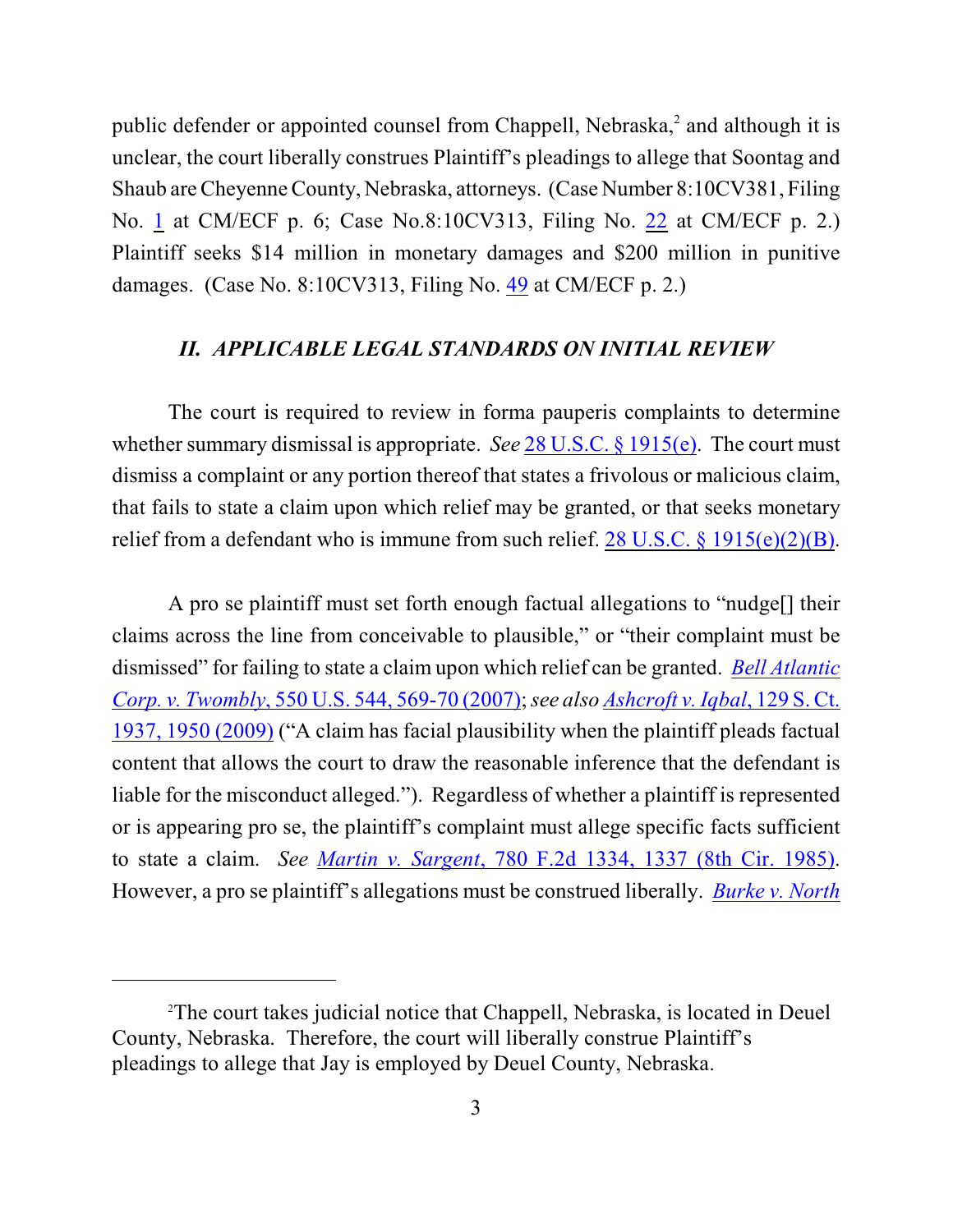*Dakota Dep't of Corr. & Rehab.*, 294 F.3d 1043, 1043-44 (8th Cir. 2002) (citations omitted).

## *III. DISCUSSION OF CLAIMS*

#### **A. Sovereign Immunity**

The Eleventh Amendment bars claims for damages by private parties against a state, state instrumentalities and an employee of a state sued in the employee's official capacity. *See, e.g., [Egerdahl v. Hibbing Cmty. Coll.,](http://www.westlaw.com/find/default.wl?rs=CLWP3.0&vr=2.0&cite=72+F.3d+615)* 72 F.3d 615, 619 (8th [Cir. 1995\)](http://www.westlaw.com/find/default.wl?rs=CLWP3.0&vr=2.0&cite=72+F.3d+615); *[Dover Elevator Co. v. Ark. State Univ.](http://www.westlaw.com/find/default.wl?rs=CLWP3.0&vr=2.0&cite=64+F.3d+442)*, 64 F.3d 442, 446-47 (8th Cir. [1995\)](http://www.westlaw.com/find/default.wl?rs=CLWP3.0&vr=2.0&cite=64+F.3d+442). Any award of retroactive monetary relief payable by the state, including for back pay or damages, is proscribed by the Eleventh Amendment absent a waiver of immunity by the state or an override of immunity by Congress. *See, e.g., [Dover](http://www.westlaw.com/find/default.wl?rs=CLWP3.0&vr=2.0&cite=64+F.3d+444) Elevator Co.*, [64 F.3d at 444](http://www.westlaw.com/find/default.wl?rs=CLWP3.0&vr=2.0&cite=64+F.3d+444); *Nevels v. Hanlon*[, 656 F.2d 372, 377-78 \(8th Cir. 1981\)](http://www.westlaw.com/find/default.wl?rs=CLWP3.0&vr=2.0&cite=656+F.2d+372). Sovereign immunity does not bar damages claims against state officials acting in their personal capacities, nor does it bar claims brought pursuant to [42 U.S.C. §1983](http://www.westlaw.com/find/default.wl?rs=CLWP3.0&vr=2.0&cite=42+USCA+s1983) that seek equitable relief from state employee defendants acting in their official capacity.

Where a plaintiff does not specify the capacity in which a defendant is sued, it is presumed that a defendant is sued in his official capacity only. *See, e.g., [Johnson](http://www.westlaw.com/find/default.wl?rs=CLWP3.0&vr=2.0&cite=172+F.3d+531) v. [Outboard Marine Corp.](http://www.westlaw.com/find/default.wl?rs=CLWP3.0&vr=2.0&cite=172+F.3d+531)*, 172 F.3d 531, 535 (8th Cir. 1999) ("This court has held that, in order to sue a public official in his or her individual capacity, a plaintiff must expressly and unambiguously state so in the pleadings, otherwise, it will be assumed that the defendant is sued only in his or her official capacity."). In addition, a claim against an individual, in his official capacity, is in reality a claim against the entity which employs the official. *See [Parrish v. Luckie](http://www.westlaw.com/find/default.wl?rs=CLWP3.0&vr=2.0&cite=963+F.2d+201)*, 963 F.2d 201, 203 n.1 (8th Cir. [1992\)](http://www.westlaw.com/find/default.wl?rs=CLWP3.0&vr=2.0&cite=963+F.2d+201) ("Suits against persons in their official capacity are just another method of filing suit against the entity.  $\ldots$  A plaintiff seeking damages in an official-capacity suit is seeking a judgment against the entity . . . .") (quotations omitted). *Accord*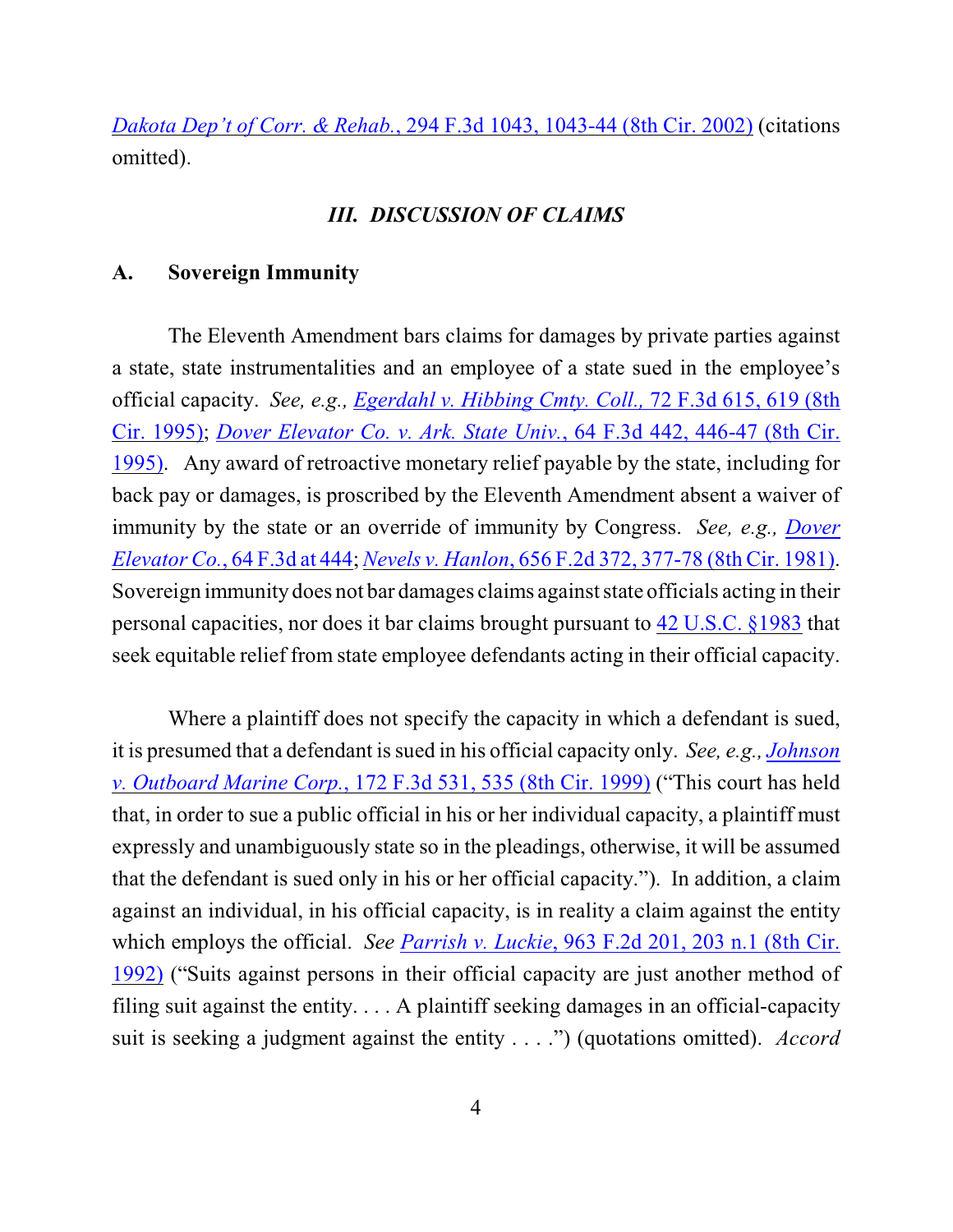*[Eagle v. Morgan](http://www.westlaw.com/find/default.wl?rs=CLWP3.0&vr=2.0&cite=88+F.3d+620)*, 88 F.3d 620, 629 n.5 (8th Cir. 1996) ("'[A]n official-capacity suit is, in all respects other than name, to be treated as a suit against the entity.'") (quoting *Kentucky v. Graham*[, 473 U.S. 159, 165 \(1985\)\)](http://web2.westlaw.com/find/default.wl?tf=-1&rs=WLW8.05&referencepositiontype=S&serialnum=1985133039&fn=_top&findtype=Y&tc=-1&referenceposition=3105&db=708&vr=2.0&rp=%2ffind%2fdefault.wl&RLT=CLID_FQRLT6212136&TF=756&TC=1&n=1). As such, damages claims against individual state employees acting in their official capacities are also barred by the Eleventh Amendment. *Murphy v. State of Ark.*[, 127 F.3d 750, 754 \(8th Cir. 1997\)](http://www.westlaw.com/find/default.wl?rs=CLWP3.0&vr=2.0&cite=127+F.3d+750).

Here, Plaintiff sues several individual state employees, including O'Niel, Stephenson, Gibbs, and Beure. (Case No. 8:10CV313, Filing No. [49](https://ecf.ned.uscourts.gov/doc1/11312196138); *see also* Case Number 8:10CV381, Filing No. [1](https://ecf.ned.uscourts.gov/doc1/11312119395).) Because Plaintiff does not specify the capacity in which he sues Stephenson, Gibbs, and Beure the court assumes Stephenson, Gibbs, and Beure are sued in their official capacities only. In addition, Plaintiff only seeks monetary relief. (Case No. 8:10CV313, Filing No. [49](https://ecf.ned.uscourts.gov/doc1/11312196138) at CM/ECF p. 2.) In light of these findings, Plaintiff's official capacity claims against O'Niel, Stephenson, Gibbs, and Beure are dismissed.

## **B. Plaintiff's Claims Against Soontag, Shaub and Jay**

Liberally construed, Plaintiff alleges that Soontag, Shaub and Jay violated his due process rights because they reviewed the evidence in this case and refused to take action. (Case Number 8:10CV381, Filing No. [1](https://ecf.ned.uscourts.gov/doc1/11312119395) at CM/ECF p. 6.) Soontag and Shaub are Cheyenne County, Nebraska, attorneys and Jay is a Deuel County, Nebraska, public defender. (*[Id](https://ecf.ned.uscourts.gov/doc1/11312196138)*.) Because Plaintiff does not specify the capacity in which he sues these Defendants, the court assumes that Plaintiff sues Soontag, Shaub and Jay in their official capacities only. Claims against Soongtag and Shaub in their official capacities are actually claims against their employer, Cheyenne County, Nebraska. Likewise, claims against Jay in his official capacity are actually claims against his employer, Deuel County, Nebraska.

As municipalities, Cheyenne County and Duel County may only be liable under section 1983 if an official municipal "policy" or "custom" caused a violation of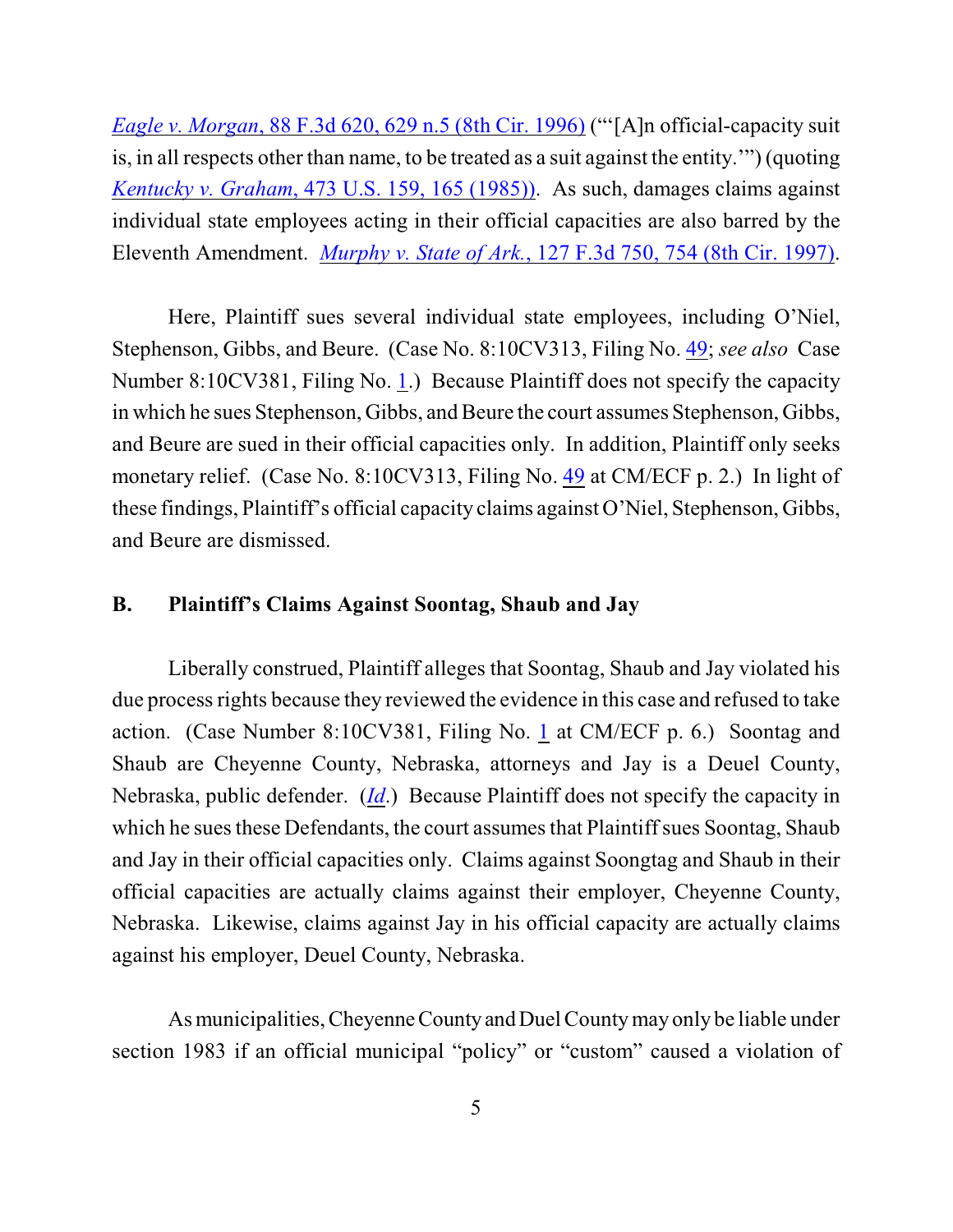Plaintiff's constitutional rights. *Doe By & [Through Doe v. Washington County](http://www.westlaw.com/find/default.wl?rs=CLWP3.0&vr=2.0&cite=150+F.3d+920)*, 150 [F.3d 920, 922 \(8th Cir. 1998\)](http://www.westlaw.com/find/default.wl?rs=CLWP3.0&vr=2.0&cite=150+F.3d+920) (citing *[Monell v. Dep't of Soc. Servs.](http://web2.westlaw.com/find/default.wl?rs=WLW8.05&serialnum=1978114250&fn=_top&sv=Split&tc=-1&findtype=Y&tf=-1&db=708&vr=2.0&rp=%2ffind%2fdefault.wl&mt=FederalGovernment&RLT=CLID_FQRLT21411036&TF=756&TC=1&n=1)*, 436 U.S. 658, [694 \(1978\)](http://web2.westlaw.com/find/default.wl?rs=WLW8.05&serialnum=1978114250&fn=_top&sv=Split&tc=-1&findtype=Y&tf=-1&db=708&vr=2.0&rp=%2ffind%2fdefault.wl&mt=FederalGovernment&RLT=CLID_FQRLT21411036&TF=756&TC=1&n=1)). An "official policy" involves a deliberate choice to follow a course of action made from among various alternatives by an official who has the final authority to establish governmental policy. *Jane Doe A By & [Through Jane Doe B](http://www.westlaw.com/find/default.wl?rs=CLWP3.0&vr=2.0&cite=901+F.2d+642) [v. Special School Dist. of St. Louis County](http://www.westlaw.com/find/default.wl?rs=CLWP3.0&vr=2.0&cite=901+F.2d+642)*, 901 F.2d 642, 645 (8th Cir.1990) (citing *[Pembaur v. City of Cincinnati](http://web2.westlaw.com/find/default.wl?tf=-1&rs=WLW8.05&referencepositiontype=S&serialnum=1986115423&fn=_top&findtype=Y&tc=-1&referenceposition=1300&db=708&vr=2.0&rp=%2ffind%2fdefault.wl&RLT=CLID_FQRLT7441036&TF=756&TC=1&n=1)*, 475 U.S. 469, 483 (1986)).

To establish the existence of a governmental custom, a plaintiff must prove:

- 1) The existence of a continuing, widespread, persistent pattern of unconstitutional misconduct by the governmental entity's employees;
- 2) Deliberate indifference to or tacit authorization of such conduct by the governmental entity's policymaking officials after notice to the officials of that misconduct; and
- 3) That plaintiff was injured by acts pursuant to the governmental entity's custom, i.e., that the custom was the moving force behind the constitutional violation.

# *Jane Doe*[, 901 F.2d at 646](http://www.westlaw.com/find/default.wl?rs=CLWP3.0&vr=2.0&cite=901+F.2d+646).

Here, Plaintiff does not allege that Cheyenne County and Deuel County practice any unconstitutional misconduct, that any Cheyenne County or Deuel County policymaking officials authorized any unconstitutional misconduct, or that any unconstitutional custom was the moving force behind his injuries. Even with the most liberal construction, Plaintiff has failed to allege sufficient facts to state a claim upon which relief may be granted against Cheyenne County and Deuel County. In light of this, Plaintiff's claims against Soontag, Shaub and Jay are dismissed.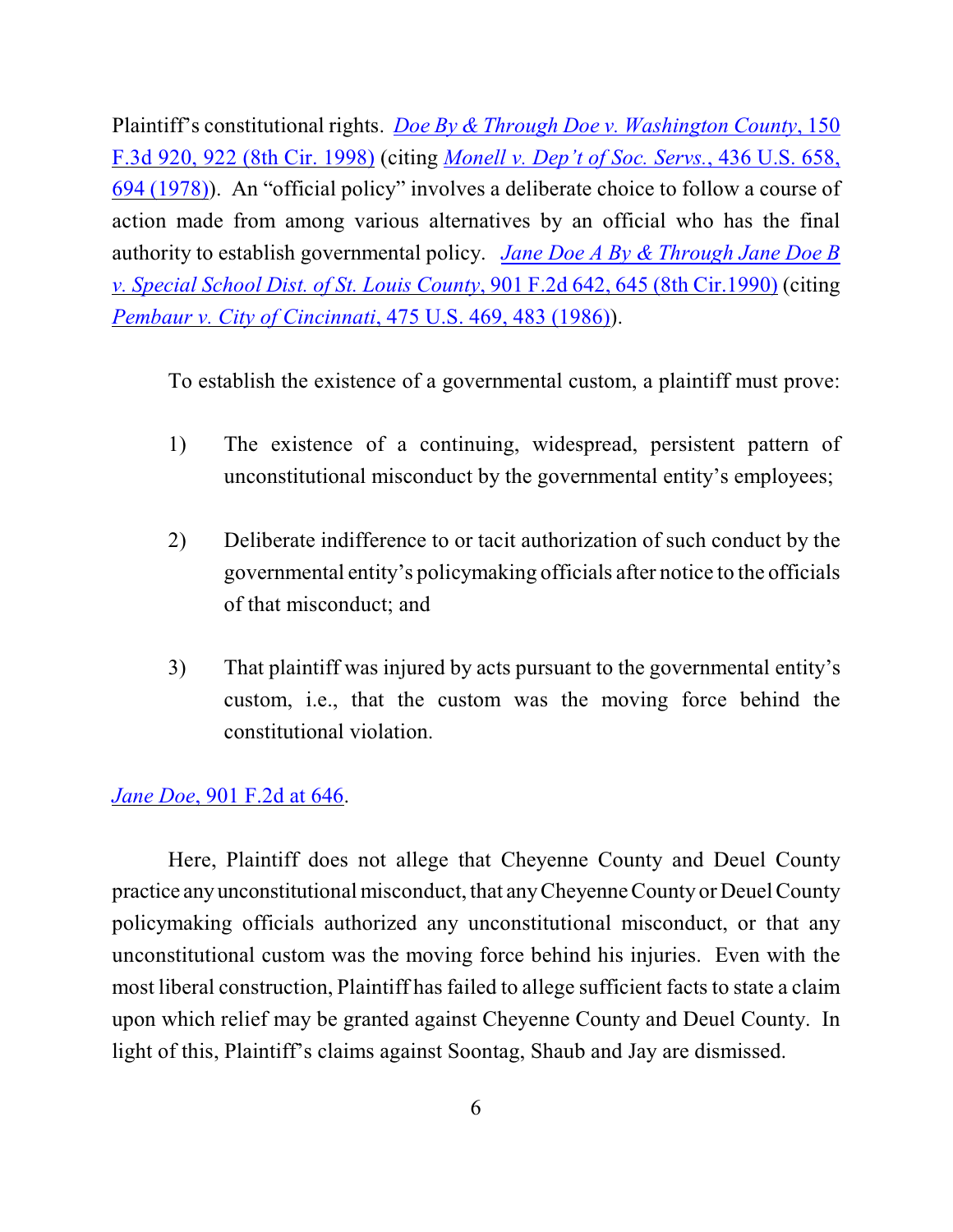# **C. Plaintiff's Remaining Claims Against O'Niel**

Because Plaintiff's official capacity claims against O'Niel are barred by the Eleventh Amendment, Plaintiff's only remaining claims are against O'Niel in his individual capacity. The court will explore these claims in turn.

#### *1. Access to Courts Claim*

Plaintiff alleges O'Niel directed his staff to stop Plaintiff from making phone calls to his attorney. (Case No. 8:10CV313, Filing No. [1](https://ecf.ned.uscourts.gov/doc1/11312088126) at CM/ECF pp. 4, 10.) The court liberally construes this allegation to allege a claim against O'Niel for denying Plaintiff meaningful access to the courts, which includes a reasonable opportunity to seek and receive the assistance of attorneys. *See [Procunier v. Martinez](http://web2.westlaw.com/find/default.wl?ifm=NotSet&rp=%2ffind%2fdefault.wl&sv=Split&rs=WLW10.08&cite=416+U.S.419&fn=_top&mt=Westlaw&vr=2.0)*, 416 U.S. [396, 419 \(1974\)](http://web2.westlaw.com/find/default.wl?ifm=NotSet&rp=%2ffind%2fdefault.wl&sv=Split&rs=WLW10.08&cite=416+U.S.419&fn=_top&mt=Westlaw&vr=2.0), *partially overruled on other grounds by [Thornburgh v. Abbott](http://web2.westlaw.com/find/default.wl?ifm=NotSet&rp=%2ffind%2fdefault.wl&sv=Split&rs=WLW10.08&cite=490+U.S.+401&fn=_top&mt=Westlaw&vr=2.0)*, 490 [U.S. 401 \(1989\)](http://web2.westlaw.com/find/default.wl?ifm=NotSet&rp=%2ffind%2fdefault.wl&sv=Split&rs=WLW10.08&cite=490+U.S.+401&fn=_top&mt=Westlaw&vr=2.0).

To prove a violation of the right of meaningful access to the courts, Plaintiff must establish that Defendant did not provide him with an opportunity to litigate his claim in "a court of law, which resulted in actual injury, that is, the hindrance of a nonfrivolous and arguably meritorious underlying legal claim." *[Hartsfield v. Nichols](http://web2.westlaw.com/find/default.wl?tf=-1&rs=WLW9.11&referencepositiontype=S&serialnum=2014624723&fn=_top&sv=Split&referenceposition=831&pbc=F507427B&tc=-1&ordoc=2019669306&findtype=Y&db=506&vr=2.0&rp=%2ffind%2fdefault.wl&mt=26&RLT=CLID_FQRLT52288534)*, [511 F.3d 826, 831 \(8th Cir. 2008\)](http://web2.westlaw.com/find/default.wl?tf=-1&rs=WLW9.11&referencepositiontype=S&serialnum=2014624723&fn=_top&sv=Split&referenceposition=831&pbc=F507427B&tc=-1&ordoc=2019669306&findtype=Y&db=506&vr=2.0&rp=%2ffind%2fdefault.wl&mt=26&RLT=CLID_FQRLT52288534) (citation omitted). "To prove actual injury, [Plaintiff] must 'demonstrate that a nonfrivolous legal claim had been frustrated or was being impeded.'" *[Id](http://web2.westlaw.com/find/default.wl?tf=-1&rs=WLW9.11&referencepositiontype=S&serialnum=2014624723&fn=_top&sv=Split&referenceposition=831&pbc=F507427B&tc=-1&ordoc=2019669306&findtype=Y&db=506&vr=2.0&rp=%2ffind%2fdefault.wl&mt=26&RLT=CLID_FQRLT52288534)*. (quoting *Lewis v. Casey*[, 518 U.S. 343, 353 \(1996\)](http://web2.westlaw.com/find/default.wl?rs=WLW9.11&ifm=NotSet&fn=_top&sv=Split&pbc=F507427B&cite=518+U.S.+353&vr=2.0&rp=%2ffind%2fdefault.wl&mt=26)).

Here, Plaintiff has not alleged sufficient facts to demonstrate that O'Niel frustrated or impeded his ability to bring a nonfrivolous and arguably meritorious underlying legal claim. Indeed, Plaintiff has filed this lawsuit and many others in this court. (*See, e.g.,* Case Nos. 8:11CV60, 8:10CV382, 8:10CV138, 8:10CV137, 8:10CV136, 8:10CV118, 8:10CV112, 8:10CV104, 8:10CV89, 8:10CV88, 8:10CV45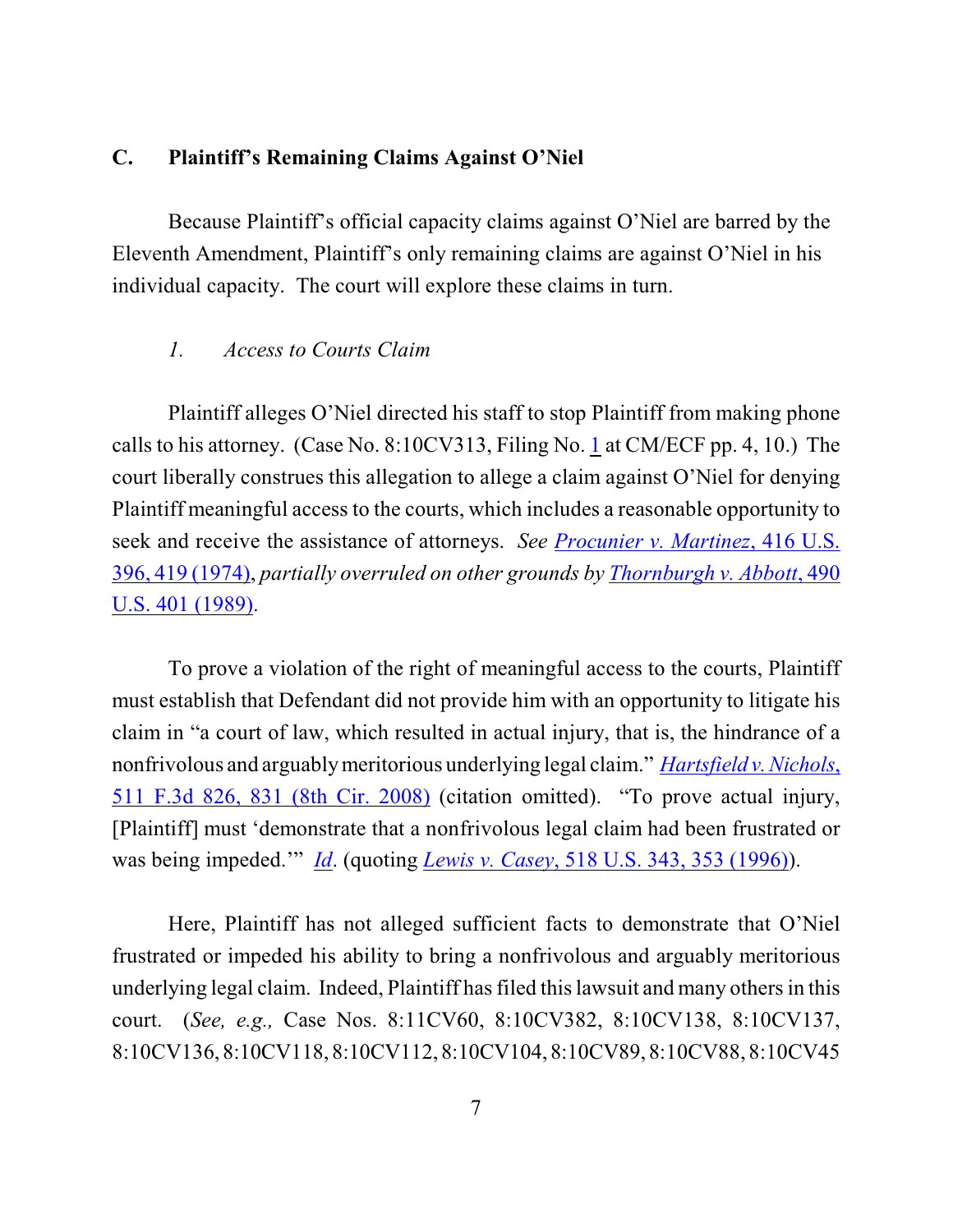and 8:10CV44.) Thus, Plaintiff's access to courts claim against O'Niel fails to state a claim upon which relief may be granted and must be dismissed.

### *2. First Amendment Claim*

Plaintiff also alleges that O'Niel violated his First Amendment rights by authorizing staff to open and inspect his incoming legal mail. (Case No. 8:10CV313, Filing No. [49](https://ecf.ned.uscourts.gov/doc1/11312196138) at CM/ECF p. 2; *see also* Case Number 8:10CV381, Filing No. [1](https://ecf.ned.uscourts.gov/doc1/11312119395) at CM/ECF p. 5.) Although involuntarily committed individuals do not forfeit their First Amendment right to receive incoming mail, that right may be limited by institutional regulations that are reasonably related to a legitimate penological or institutional interest. *Turner v. Safley*[, 482 U.S. 78 \(1987\)](http://web2.westlaw.com/find/default.wl?ifm=NotSet&rp=%2ffind%2fdefault.wl&sv=Split&rs=WLW10.08&cite=482+U.S.+78+&fn=_top&mt=Westlaw&vr=2.0). Indeed, "[t]he governmental interests in running a state mental hospital are similar in material aspects to that of running a prison. Administrators have a vital interest in ensuring the safety of their staff, other patients, and of course in ensuring the patients' own safety." *Morgan v. Rabun*[, 128 F.3d 694, 697 \(8th Cir. 1997\)](http://web2.westlaw.com/find/default.wl?rs=WLW10.03&ifm=NotSet&fn=_top&sv=Split&cite=128+F.3d+694&vr=2.0&rp=%2ffind%2fdefault.wl&mt=26); *see also [Revels v.](http://web2.westlaw.com/find/default.wl?ifm=NotSet&rp=%2ffind%2fdefault.wl&sv=Split&rs=WLW10.08&cite=382+F.3d+874&fn=_top&mt=Westlaw&vr=2.0) Vincenz*, 382 F.3d 870, [874 \(8th Cir. 2004\)](http://web2.westlaw.com/find/default.wl?ifm=NotSet&rp=%2ffind%2fdefault.wl&sv=Split&rs=WLW10.08&cite=382+F.3d+874&fn=_top&mt=Westlaw&vr=2.0)(although involuntarily committed patient of state hospital is not prisoner per se, his confinement is subject to same safety and security concerns as that of prisoner). The Supreme Court has held that prison officials may inspect, but not read, mail from an attorney in the presence of an inmate. *Wolff v. McDonnell*[, 418 U.S. 539, 576-77 \(1974\)](http://web2.westlaw.com/find/default.wl?ifm=NotSet&rp=%2ffind%2fdefault.wl&sv=Split&rs=WLW10.08&cite=418+U.S.+576&fn=_top&mt=Westlaw&vr=2.0); *Beese v. Liebe*[, 51 Fed. App'x 979,](http://web2.westlaw.com/find/default.wl?fn=_top&rs=WLW11.01&rp=%2ffind%2fdefault.wl&mt=Westlaw&vr=2.0&sv=Split&cite=51+Fed.+App) [981 \(7th Cir. 2002\)](http://web2.westlaw.com/find/default.wl?fn=_top&rs=WLW11.01&rp=%2ffind%2fdefault.wl&mt=Westlaw&vr=2.0&sv=Split&cite=51+Fed.+App) (concluding that prison officials may inspect, but not read, a prisoner's legal mail).

Here, Plaintiff alleges that O'Niel authorized NRC staff to inspect his incoming mail. (Case No. 8:10CV313, Filing No. [1](https://ecf.ned.uscourts.gov/doc1/11312088126) at CM/ECF p. 4.) Acting under this authorization, NRC staff read Plaintiff's legal mail "word for word," in his presence, before giving it to him. (Case No. 8:10CV313, Filing No. [49](https://ecf.ned.uscourts.gov/doc1/11312196138) at CM/ECF p. 2; Case Number 8:10CV381, Filing No. [1](https://ecf.ned.uscourts.gov/doc1/11312119395) at CM/ECF p. 7.) Liberally construed, Plaintiff has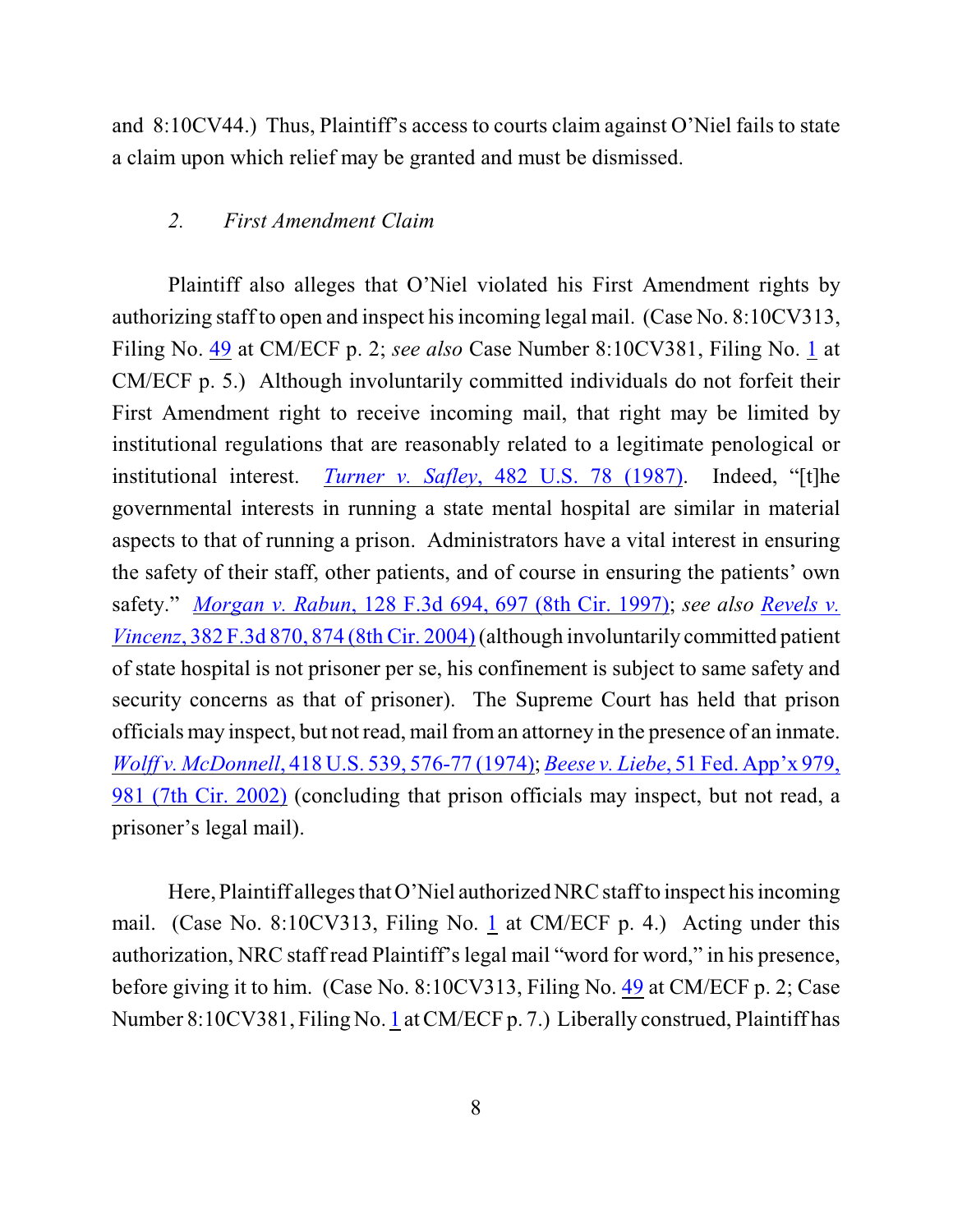alleged sufficient facts to state a First Amendment claim upon which relief may be granted against O'Niel.

## **D. Motion to Appoint Counsel**

Also pending is Plaintiff's Motion to Appoint Counsel. (Case No. 8:10CV313, Filing No. [48](https://ecf.ned.uscourts.gov/doc1/11312196117).) The court cannot routinely appoint counsel in civil cases. In *[Davis](http://www.westlaw.com/find/default.wl?rs=CLWP3.0&vr=2.0&cite=94+F.3d+444) v. Scott*[, 94 F.3d 444, 447 \(8th Cir. 1996\)](http://www.westlaw.com/find/default.wl?rs=CLWP3.0&vr=2.0&cite=94+F.3d+444), the Eighth Circuit Court of Appeals explained that "[i]ndigent civil litigants do not have a constitutional or statutory right to appointed counsel. . . . The trial court has broad discretion to decide whether both the plaintiff and the court will benefit from the appointment of counsel . . . ." *[Id.](http://www.westlaw.com/find/default.wl?rs=CLWP3.0&vr=2.0&cite=94+F.3d+444)* (quotation and citation omitted). No such benefit is apparent here. Plaintiff's request for the appointment of counsel is therefore denied without prejudice.

### IT IS THEREFORE ORDERED that:

1. Plaintiff's Motion to Amend (case no. 8:10CV313, filing no. [49](https://ecf.ned.uscourts.gov/doc1/11312196138)) is granted. In accordance with the court's January 26, 2011, Memorandum and Order, Case Numbers 8:10CV313 and 8:10CV381 are consolidated.

2. Because the claims alleged in Case Number 8:10CV381 are now contained in Case Number 8:10CV313, Case Number 8:10CV381 is closed. The Clerk of the court is directed to transfer the Defendants from Case Number 8:10CV381 to Case No. 8:10CV313 and close Case Number 8:10CV381.

3. The Clerk of the court is directed to apply the portion of the filing fee paid in Case Number 8:10CV381 to Case Number 8:10CV313.

4. All further pleadings shall be filed in Case Number 8:10CV313.